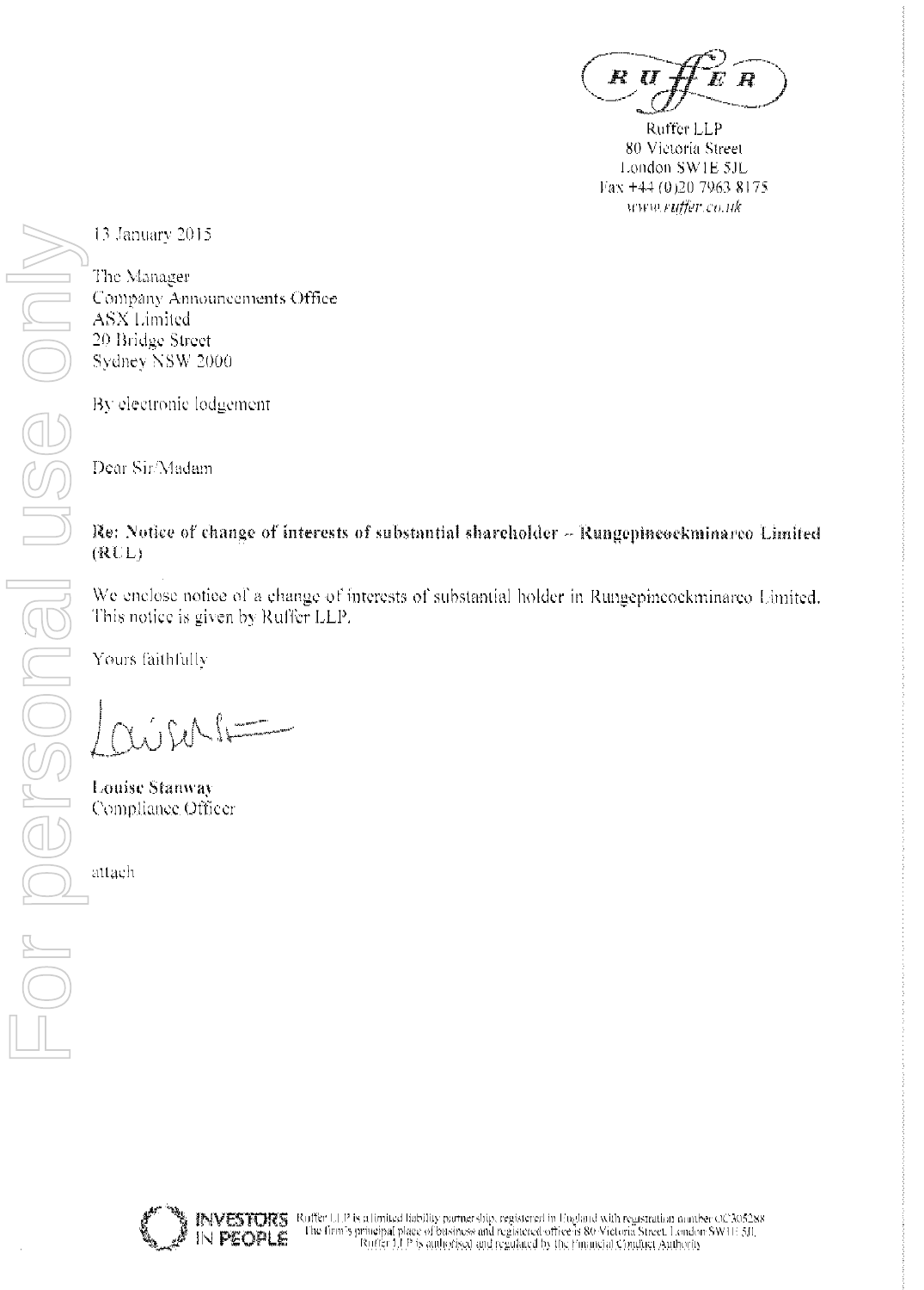# Form 604

Corporations Act 2001 Section 671B

# Notice of change of interests of substantial holder

ordinary shares

ordinary shares

ordinary shares

ordinary shares

225,000

200,000

800,000

AUD \$135,567.49

AUD \$120,504.43

AUD 480,495.90

225,000

200.000

800,000

| To Company Name/Scheme                                                                                                                                                                                                                                                                                    |                              |                                    |                  |                                    |                                  |                         |                                  |
|-----------------------------------------------------------------------------------------------------------------------------------------------------------------------------------------------------------------------------------------------------------------------------------------------------------|------------------------------|------------------------------------|------------------|------------------------------------|----------------------------------|-------------------------|----------------------------------|
| <b>ACN/ARSN</b>                                                                                                                                                                                                                                                                                           | 010 872 321                  |                                    |                  |                                    |                                  |                         |                                  |
| 1. Details of substantial holder(1)                                                                                                                                                                                                                                                                       |                              |                                    |                  |                                    |                                  |                         |                                  |
|                                                                                                                                                                                                                                                                                                           | Ruffer LLP                   |                                    |                  |                                    |                                  |                         |                                  |
| Nanne<br>ACN/ARSN (if applicable)                                                                                                                                                                                                                                                                         |                              |                                    |                  |                                    |                                  |                         |                                  |
|                                                                                                                                                                                                                                                                                                           |                              |                                    |                  |                                    |                                  |                         |                                  |
| There was a change in the interests of the                                                                                                                                                                                                                                                                |                              |                                    |                  |                                    |                                  |                         |                                  |
| substantial holder on<br>The previous notice was given to the company on                                                                                                                                                                                                                                  |                              | 12/01/2015                         |                  |                                    |                                  |                         |                                  |
| The previous notice was dated                                                                                                                                                                                                                                                                             |                              | 28 / 08 / 2014<br>20/00/2014       |                  |                                    |                                  |                         |                                  |
|                                                                                                                                                                                                                                                                                                           |                              |                                    |                  |                                    |                                  |                         |                                  |
| 2. Previous and present voting power                                                                                                                                                                                                                                                                      |                              |                                    |                  |                                    |                                  |                         |                                  |
| Cless of securities (4):                                                                                                                                                                                                                                                                                  |                              | Previous notice.<br>Person's votes | Voting power (5) |                                    | Present notice<br>Person's votes | Voting power (6)        |                                  |
|                                                                                                                                                                                                                                                                                                           |                              | 9,029,615                          |                  |                                    |                                  |                         |                                  |
| Ordinary Fully Paid                                                                                                                                                                                                                                                                                       |                              |                                    | 15.1296.         |                                    | 11,227,948                       | -6.32%                  |                                  |
|                                                                                                                                                                                                                                                                                                           |                              |                                    |                  |                                    |                                  |                         |                                  |
| 3. Changes in relevant interests                                                                                                                                                                                                                                                                          |                              |                                    |                  |                                    |                                  |                         |                                  |
| Perticulars of each dhange in ionchange in the nature of, a relevant interest of the substantial incluer or an associate in voting securities of the company or scheme, since the<br>jsupstantial helder was last required to give a substantia! holding notice to the company or scheme are as fo⊪ow's i |                              |                                    |                  |                                    |                                  |                         |                                  |
| Date of                                                                                                                                                                                                                                                                                                   | Person whose                 |                                    | Nature of        | <b>Consideration</b>               |                                  | Class and               | Person's                         |
| change                                                                                                                                                                                                                                                                                                    | relevant interest<br>changed |                                    | chance (6)       | oiven in relation<br>to change (7) |                                  | number of<br>sscurities | votes                            |
| 12/09/2014                                                                                                                                                                                                                                                                                                | Ruffer LLP                   |                                    | Purchase of      | AUD \$239,836.66                   | 398,333                          | affected                | affected<br>$\overline{398,333}$ |
|                                                                                                                                                                                                                                                                                                           |                              |                                    | ordinary shares  |                                    |                                  | ordinary shares         |                                  |
| 23/12/2014                                                                                                                                                                                                                                                                                                | Ruffer LLP                   |                                    | Purchase of      | AUD \$119,202.87                   |                                  | 200,000                 | 200,000                          |
|                                                                                                                                                                                                                                                                                                           |                              |                                    | ordinary shares  |                                    |                                  | ordinary shares         |                                  |
| 24/12/2014                                                                                                                                                                                                                                                                                                | Ruffer LLP                   |                                    | Purchase of      | AUD \$87,365.71                    |                                  | 145,000                 | 145,000                          |
|                                                                                                                                                                                                                                                                                                           |                              |                                    | ordinary shares  |                                    |                                  | ordinary shares         |                                  |

30/12/2014

 $31/12/2014$ 

 $12/01/2015$ 

Ruffer LLP

**Ruffer LLP** 

Ruffer LLP

Purchase of

Purchase of

Purchase of

ordinary shares

ordinary shares

ordinary shares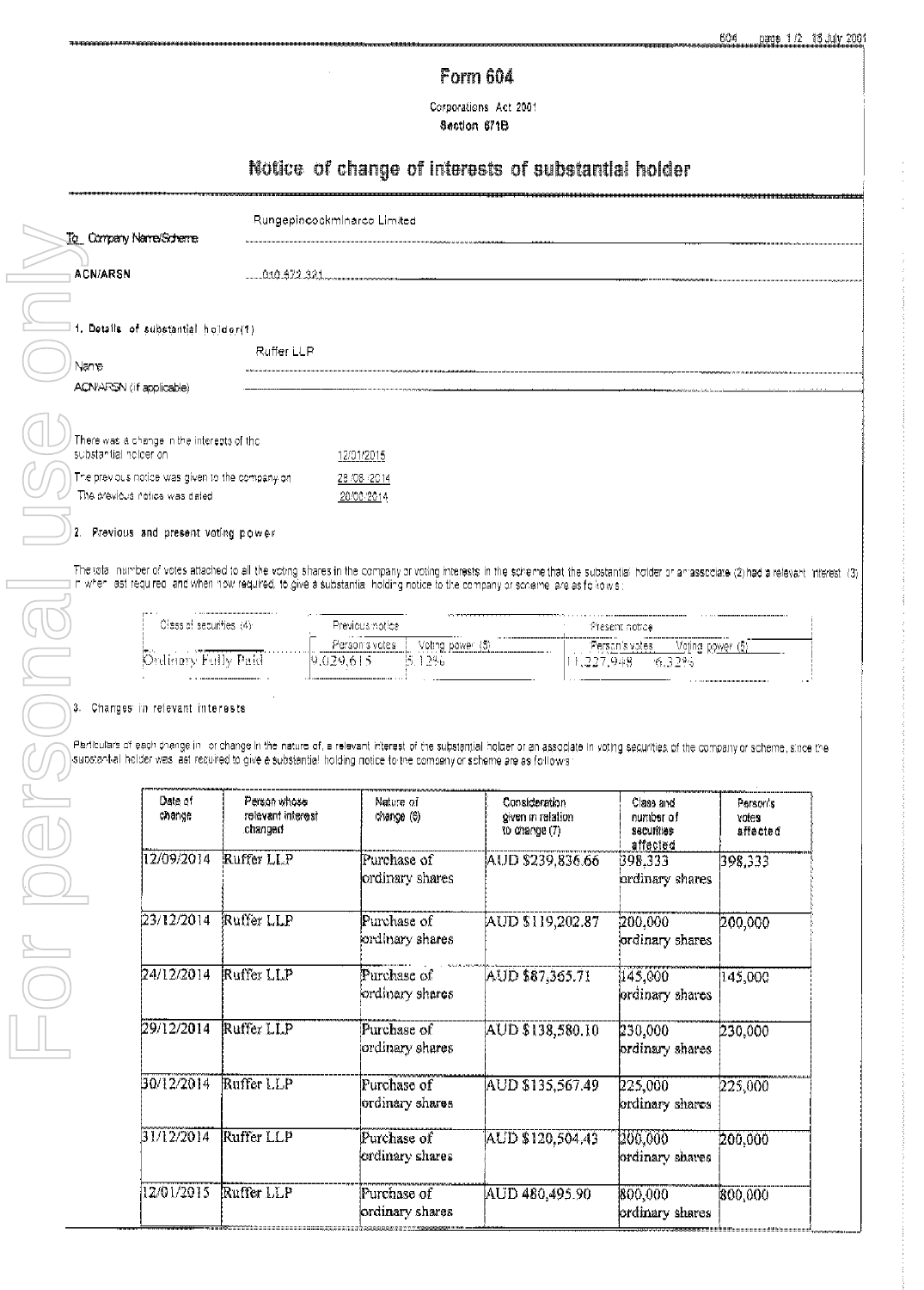#### 4. Present relevant interests

Particulars of each relevant interest of the substantial holder in voting securities after the change are as fottows:

| Holder of<br>relevant<br>interest | Registered<br>holder of<br>securities   | Person entitled<br>to be registered<br>as holder (8) | Nature of<br>relevant<br>interest (6)                                                                                                                                                                                                                                                                                                                                                                                                                                                                                                                                                                                                                                                                         | Class and<br>number of<br>sacurities | Person's votes |
|-----------------------------------|-----------------------------------------|------------------------------------------------------|---------------------------------------------------------------------------------------------------------------------------------------------------------------------------------------------------------------------------------------------------------------------------------------------------------------------------------------------------------------------------------------------------------------------------------------------------------------------------------------------------------------------------------------------------------------------------------------------------------------------------------------------------------------------------------------------------------------|--------------------------------------|----------------|
| Ruffer LLP                        | <b>Bank of New York</b><br>Meliow SA/NV | Ruffer LLP                                           | Ruffer LLP has entered<br>linto Investment<br>Management Agreements<br>(IMAs) under which it<br>serves as investment<br>advisor to over 6,000<br>discretionary clients<br>(collectively, the<br>"Accounts"). Only one of<br>these Account clients is<br>currently the beneficial<br>holder of the Issuer's<br>securities, being a<br>collective investment<br>scheme called CF Ruffer.<br>Equity & General Fund.<br>However, in the future it is!<br>possible that the Issuer's<br>securities may be held by<br>other Account clients.<br>As investment manager,<br>Ruffer LLP is empowered<br>to exercise all voting rights<br>and make investment<br>decisions regarding the<br>Issuer's securities held by | 11,227,948<br>ordmary<br>shares      | [11, 277, 948] |
|                                   |                                         |                                                      | the Accounts.<br>Under each IMA, Ruffer<br>LLP is entitled to be paid a<br>fee for providing<br>investment advice to the<br>discretionary client and the<br>discretionary client is<br>entitled to terminate the<br>IMA in oertain<br>circumstances by giving<br>notice to Ruffer LLP.                                                                                                                                                                                                                                                                                                                                                                                                                        |                                      |                |
|                                   |                                         |                                                      | Ruffer LLP may be<br>deemed to have a relevant<br>interest in the Ordinary<br>Fully Paid Shares held for<br>such Accounts as Ruffer<br>LLP is empowered to<br>exercise all voting rights<br>and make investment<br>decisions regarding the<br>issuer's securities held by<br>the relevant Account or<br>Accounts.                                                                                                                                                                                                                                                                                                                                                                                             |                                      |                |
|                                   |                                         |                                                      | Bank of New York Mellon!<br>SA/NV is the registered<br>holder of the securities and<br>the depositary for CF<br>Ruffer Equity & General<br>Fund.                                                                                                                                                                                                                                                                                                                                                                                                                                                                                                                                                              |                                      |                |
|                                   |                                         |                                                      | Accompanying this form is<br>an extract of the<br>investment management<br>agreement (Annexure A)<br>between Ruffer LLP and<br>Capita Financial Managers!<br>Limited (the authorised<br>corporate director of CF                                                                                                                                                                                                                                                                                                                                                                                                                                                                                              |                                      |                |
|                                   |                                         |                                                      | Ruffer Equity & General<br>Fund) under which Ruffer<br>LLP is authorised to<br>manage the portfolio of CF<br>Ruffer Equity & General<br>Fund.                                                                                                                                                                                                                                                                                                                                                                                                                                                                                                                                                                 |                                      |                |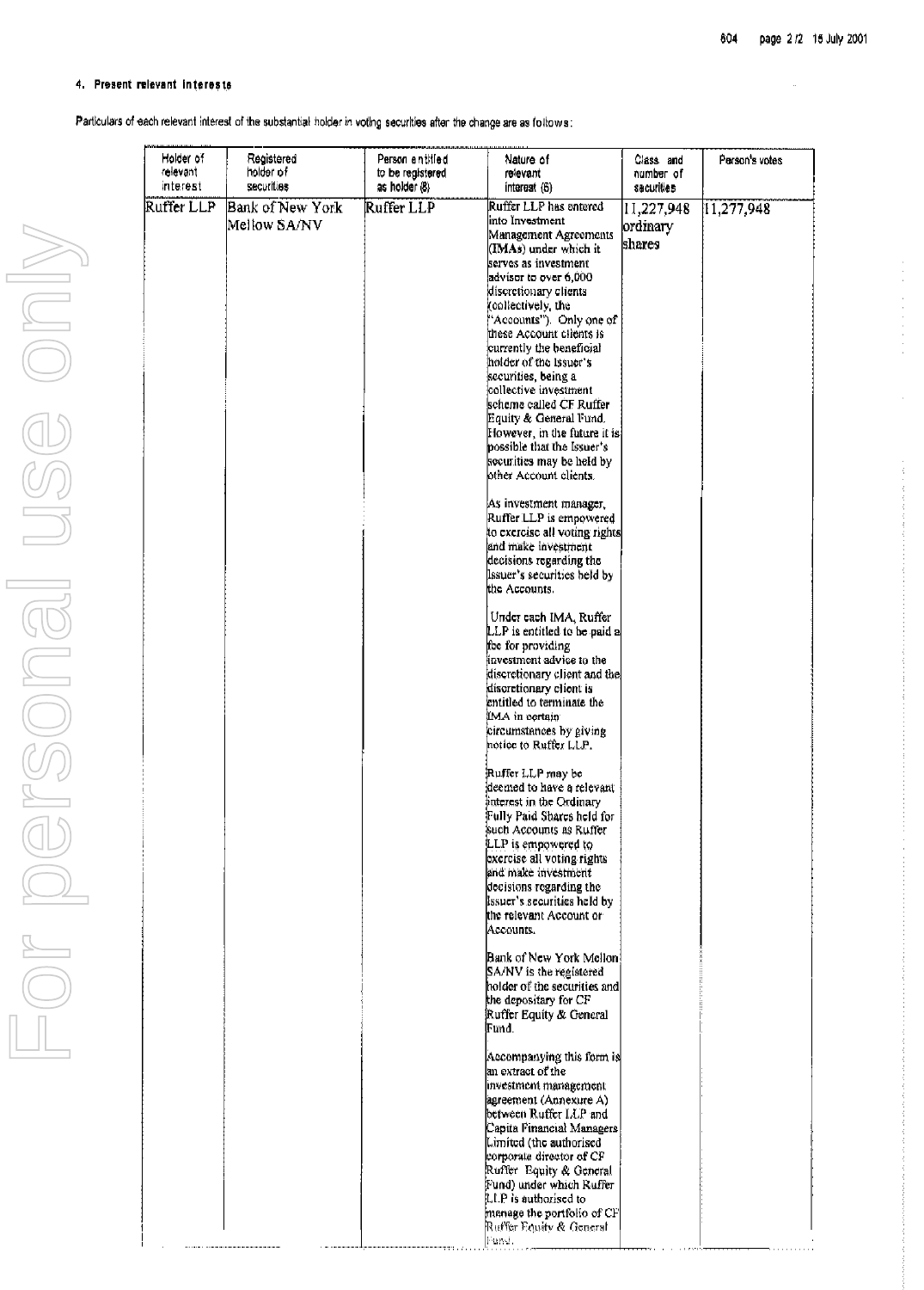### 5. Changes in association

The persons who have become associates (2) of, cassed to be associates of, or have changed the nature of their association (9) with, the substantial holder in relation to voting interests in the company or scheme are as follows:

| PRODUCTION/RESOURCES \$111                                                               | <b>CONTRACTOR COMMUNICATION CONTRACTOR AND A ARRAIGNMENT</b>                                                                                                                                                                   |
|------------------------------------------------------------------------------------------|--------------------------------------------------------------------------------------------------------------------------------------------------------------------------------------------------------------------------------|
| Name and ACNIARSN (if applicable)                                                        | 10211-10221-1112022<br>Nature of association                                                                                                                                                                                   |
| N/A                                                                                      |                                                                                                                                                                                                                                |
| A PROPINSI MAGAZINA MAGAZINA APERENTERA E ESPECIAL COLORIZADA DE MAGAZINA A MAGAZINA COM | THE THE CONSTITUTION OF CONSTITUTION OF THE PRESS OF A STATE AND A CONSTITUTION OF A CHARGE OF A CHARGE OF A CHARGE OF A CHARGE OF A CHARGE OF A CHARGE OF A CHARGE OF A CHARGE OF A CHARGE OF A CHARGE OF A CHARGE OF A CHARG |

#### 6. Addresses

The acchesses of persons named in this form are as follows:

| ---------------------------------<br><b>COMMITMENT AND INTERNATIONAL</b><br>Name<br>TI FI FI FI FI MONOMONAGAAAAAAAAAAA | ___<br>Address                                                                                                                                           |
|-------------------------------------------------------------------------------------------------------------------------|----------------------------------------------------------------------------------------------------------------------------------------------------------|
| - - - - - - - - -<br><b>BREEZELED HOLD</b><br>i Pilipin<br>Þ<br><br>-<br><b>TIME</b><br><b>Allen Britt</b>              | <b>INTERFERING MANAGEMA AREA A A A A A A A A A A A A A</b><br>ВC<br>---<br>SWIE.<br>ctoria<br>Street.<br>London.<br>- 311<br>1949 L. L. C. L<br>- 11 - 1 |
|                                                                                                                         |                                                                                                                                                          |

| print name Louise Stanway                             |      | espacity Compliance Officer |
|-------------------------------------------------------|------|-----------------------------|
| $\frac{1}{2}$ ign here $\frac{1}{2}$<br>$\frac{1}{2}$ | date | 13/01/2015                  |
|                                                       |      |                             |

#### **DIRECTIONS**

if there are a number of substantial holdere with similar or related relavant interests (eg. a corporation and its related corporations, or the manager and trustee of an equity trust), the hames could be included in an annexure to the form. If the relevant interests of a group of persons are essentially similar, they may be referred to throughout the form as a specifically named group if the membership of each group, with the names and eddresses of members is clearly set out in paragraph 6 of the form.

See the definition of "associate" in section 9 of the Corporations Act 2001.

See the definition of "relevant interest" in sections 608 and 671B(7) of the Corporations Act 2001.

The voting shares of a company constitute one class unless divided into separate classes.

The person's votes divided by the total votes in the body corporate or scheme multiplied by 100.

include details of:

- any relevant agreement or other circumstances because of which the change in relevant interest occurred. If subsection 671B(4) applies, a copy of any  $\langle n \rangle$ document setting out the terms of any relevant agreement, and a statement by the person giving full and accurate details of any contract, scheme or arrangement, must accompany this form, together with a written statement certifying this contract, scheme or arrangement; and
- $\langle 0 \rangle$ any qualification of the power of a person to exercise, control the exercise of, or influence the exercise of, the voting powers or disposal of the securities to which the relevant interest relates (indicating clearly the particular securities to which the qualification applies).

See the definition of "relevant agreement" in section 9 of the Corporations Act 2001.

Details of the consideration must include any and all benefits, money and other, that any person-from whom a relevant interest was acquired has, or may, becom'e entitled to receive in relation to that acquisition. Details must be included even if the benefit is conditional on the happening or not of a contingency. Details must be included of any benefit paid on behalf of the substantial holder or its associate in relation to the acquisitions, even if they are not paid directly to the person from whom the relevant interest was acquired.

If the substantial holder is unable to determine the identity of the person (eg. if the relevant interest arises because of an option) write "unknown".

Give details, if appropriate, of the present association and any change in that association since the last substantial holding notice.

 $\langle \Theta \rangle$